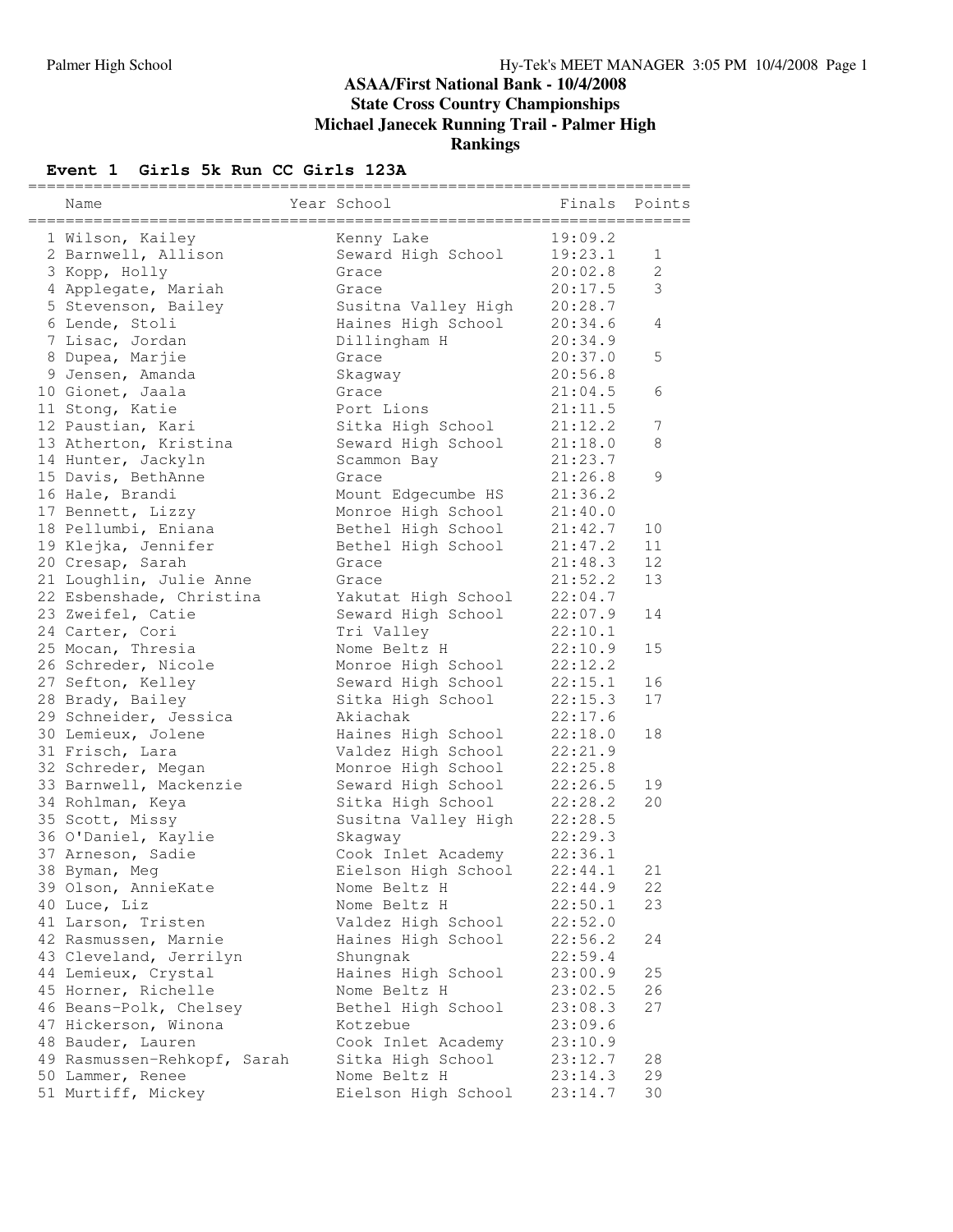## **ASAA/First National Bank - 10/4/2008 State Cross Country Championships Michael Janecek Running Trail - Palmer High**

### **Rankings**

## **....Event 1 Girls 5k Run CC Girls 123A**

| 52 Burgess, Tammy          | Point Hope          | 23:15.6 |    |
|----------------------------|---------------------|---------|----|
| 53 Greene, Crystal         | Delta High School   | 23:20.8 |    |
| 54 McElwee, Christina      | Bethel High School  | 23:22.2 | 31 |
| 55 Feemster, Samantha      | Seward High School  | 23:22.8 | 32 |
| 56 Chavez, Charmae         | Bethel High School  | 23:24.1 | 33 |
| 57 Reed, Julie Ann         | Kiana               | 23:25.2 |    |
| 58 Alvanna-Stempfle, Maddy | Nome Beltz H        | 23:26.5 | 34 |
| 59 Lovett, Alyson          | Sitka High School   | 23:27.2 | 35 |
| 60 Howard, Breanna         | Eielson High School | 23:33.6 | 36 |
| 61 Boyd-Griffith, Taylor   | Eielson High School | 23:36.1 | 37 |
| 62 Webb, Justine           | Sitka High School   | 23:38.9 | 38 |
| 63 Medinger, Kathryn       | Sitka High School   | 23:41.2 | 39 |
| 64 Thompson, Krystal       | ACS                 | 23:43.0 | 40 |
| 65 Norcross, Mariann       | Seward High School  | 23:46.4 | 41 |
| 66 Nash, Crystal           | Chevak              | 23:54.2 |    |
| 67 Forbes, Lauren          | Bethel High School  | 23:54.7 | 42 |
| 68 Erlich, Jamie           | Kotzebue            | 23:56.1 |    |
| 69 Aqwiak, Tiffany         | Mountain Village    | 23:57.7 |    |
| 70 McGill, Amanda          | Dillingham H        | 24:01.8 |    |
| 71 Daly, Fran              | Haines High School  | 24:05.4 | 43 |
| 72 Brush, Kelsey           | Cook Inlet Academy  | 24:06.6 |    |
| 73 Settle, Cecily          | Galena Jr/Sr        | 24:12.3 |    |
| 74 Cosca, Billie           | Nome Beltz H        | 24:13.3 | 44 |
| 75 Uttereyuk, Carla        | Scammon Bay         | 24:16.5 |    |
| 76 Willis, Sabrina         | ACS                 | 24:26.8 | 45 |
| 77 Taylor, Chelsea         | Eielson High School | 24:42.0 | 46 |
| 78 Winkler, Anitra         | Cantwell            | 24:51.3 |    |
| 79 Wrigley, Mallory        | Delta High School   | 24:58.9 |    |
| 80 Belt, MacKenzie         | Eielson High School | 25:32.7 | 47 |
| 81 Sorenson, Mackensie     | Eielson High School | 25:33.1 | 48 |
| 82 Jaconette, Olivia       | ACS                 | 25:42.9 | 49 |
| 83 Thibodeaux, Briana      | ACS                 | 26:10.4 | 50 |
| 84 Jimmie, Angel           | Nenana              | 26:19.9 |    |
| 85 Meadows, Alex           | ACS                 | 26:21.4 | 51 |
| 86 Baker, Rachel           | ACS                 | 26:27.8 | 52 |
| 87 Reichard, Madi          | Bethel High School  | 26:48.5 | 53 |
| 88 Daly, Maggie            | Haines High School  | 26:52.4 | 54 |
| 89 Jones, Abby             | Haines High School  | 28:41.0 | 55 |
| 90 Dederick, Kaitlyn       | Cook Inlet Academy  | 34:46.6 |    |
|                            |                     |         |    |

| Team Scores                                        |                                     |  |                    |  |  |  |  |  |  |  |
|----------------------------------------------------|-------------------------------------|--|--------------------|--|--|--|--|--|--|--|
| Rank Team                                          | Total 1 2 3 4 5 $*6$ $*7$ $*8$ $*9$ |  |                    |  |  |  |  |  |  |  |
| 1 Grace Christian School<br>Total Time: 1:43:28.60 |                                     |  | 25 2 3 5 6 9 12 13 |  |  |  |  |  |  |  |

Average: 20:41.72